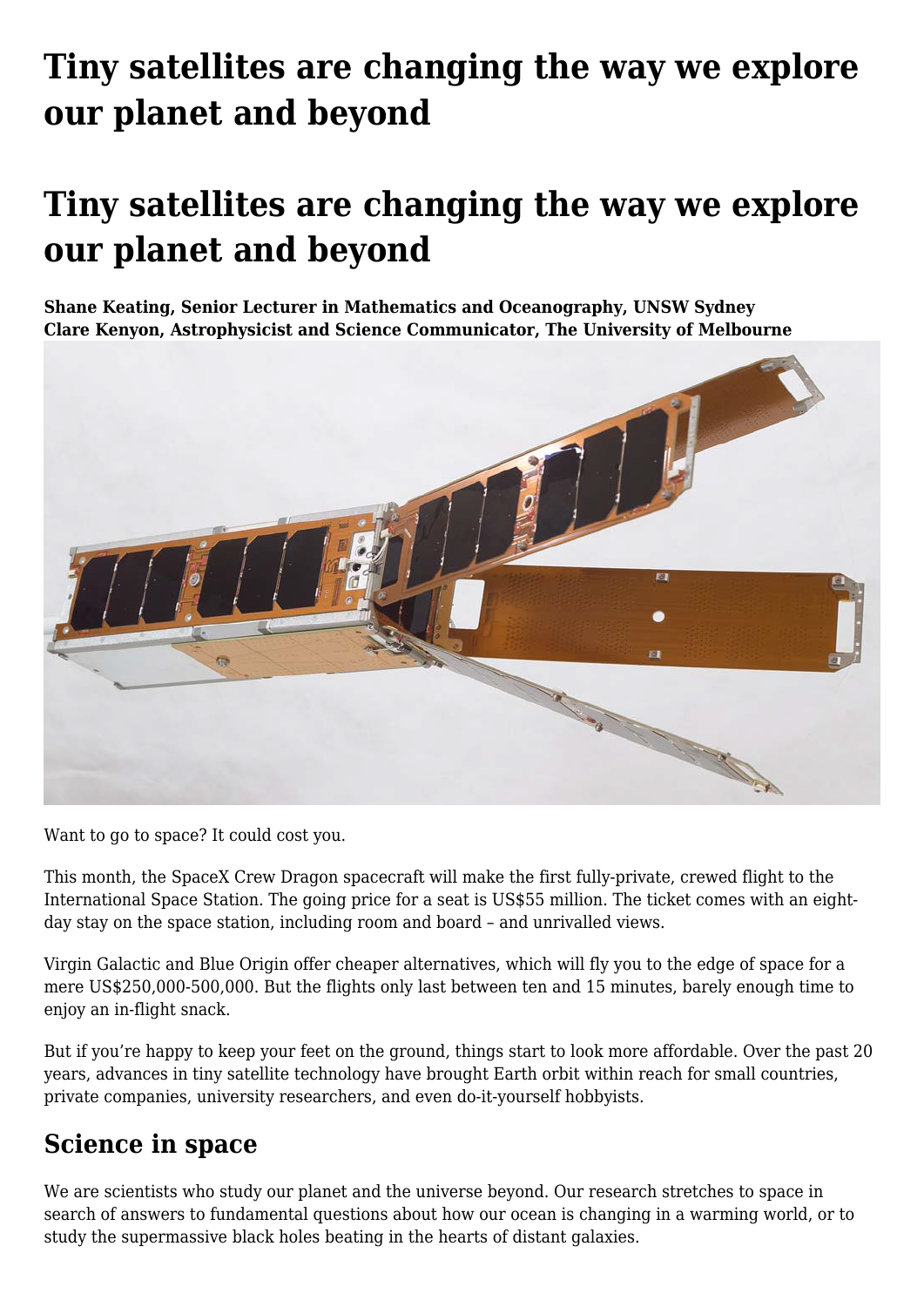The cost of all that research can be, well, astronomical. The James Webb Space Telescope, which launched in December 2021 and will search for the earliest stars and galaxies in the universe, had a final price tag of US\$10 billion after many delays and cost overruns.

The price tag for the International Space Station, which has hosted almost 3,000 scientific experiments over 20 years, ran to US\$150 billion, with another US\$4 billion each year to keep the lights on.

Even weather satellites, which form the backbone of our space-based observing infrastructure and provide essential measurements for weather forecasting and natural disaster monitoring, cost up to US\$400 million each to build and launch.

Budgets like these are only available to governments and national space agencies – or a very select club of space-loving billionaires.

#### **Space for everyone**

More affordable options are now democratising access to space. So-called nanosatellites, with a payload of less than 10kg including fuel, can be launched individually or in "swarms".

Since 1998, more than 3,400 nanosatellite missions have been launched and are beaming back data used for disaster response, maritime traffic, crop monitoring, educational applications and more.

A key innovation in the small satellite revolution is the standardisation of their shape and size, so they can be launched in large numbers on a single rocket.

CubeSats are a widely used format, 10cm along each side, which can be built with commercial off-theshelf electronic components. They were developed in 1999 by two professors in California, Jordi Puig-Suari and Bob Twiggs, who wanted graduate students to get experience designing, building and operating their own spacecraft.

Twiggs says the shape and size were inspired by Beanie Babies, a kind of collectable stuffed toy that came in a 10cm cubic display case.

Commercial launch providers like SpaceX in California and Rocket Lab in New Zealand offer "rideshare" missions to split the cost of launch across dozens of small satellites. You can now build, test, launch and receive data from your own CubeSat for less than US\$200,000.

### **The universe in the palm of your hand**

Small satellites have opened exciting new ways to explore our planet and beyond.

One project we are involved in uses CubeSats and machine learning techniques to monitor Antarctic sea ice from space. Sea ice is a crucial component of the climate system and improved measurements will help us better understand the impact of climate change in Antarctica.

Sponsored by the UK-Australia Space Bridge program, the project is a collaboration between universities and Antarctic research institutes in both countries and a UK-based satellite company called Spire Global. Naturally, we called the project IceCube.

Small satellites are starting to explore beyond our planet, too. In 2018, two nanosatellites accompanied the NASA Insight mission to Mars to provide real-time communication with the lander during its decent. In May 2022, Rocket Lab will launch the first CubeSat to the Moon as a precursor to NASA's Artemis program, which aims to land the first woman and first person of colour on the Moon by 2024.

Tiny spacecraft have even been proposed for a voyage to another star. The Breakthough Starshot project